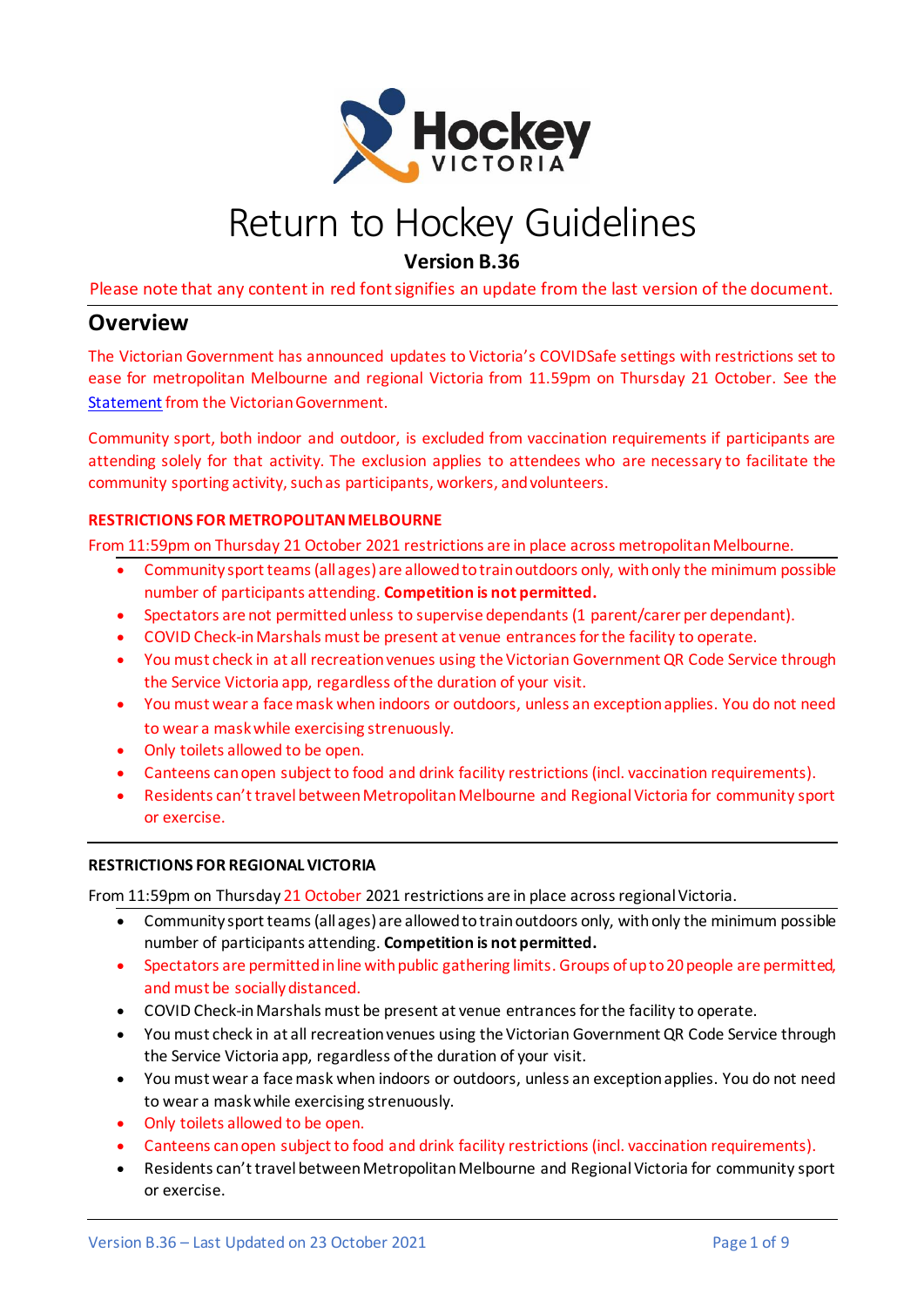[COVID Check-in Marshal](https://www.coronavirus.vic.gov.au/covid-check-in-marshals) means an employee/volunteer, or employees/volunteers, of a facility who monitors compliance with the records requirement at all entrances to the facility open to members of the public by checking whether patrons have provided their details prior to entry;

Community sport and recreation workplaces, venues/facilities, associations and clubs have two options on how to reopen/operate in line with current public health directions. They can:

- Complete or update [a Community Sport and Recreation COVIDSafe Plan](https://www.coronavirus.vic.gov.au/sites/default/files/2020-12/COVIDSafe-Plan-Community-Sports.docx)**OR**
- Update their existing voluntary Return to Play Plan to align with the mandator[y COVIDSafe Plan](https://www.coronavirus.vic.gov.au/covidsafe-plan) template.

Hockey Victoria's recommendation is to update your existing Return to Hockey Plan to reflect the current Restrictions as per this Guideline and any other relevant direction issued by the State Government.

The Board and Management of Hockey Victoria (*HV*) are committed to enabling a safe, enjoyable and successful Hockey activities in 2020 where safe and possible in accordance with the restrictions. To help us get back on the hockey pitch in accordance with the State Government direction, we have been liaising with the **Sport & Recreation Victoria (***SRV***)** and utilising **The AIS Framework for Rebooting Sport in a Covid-19 Environment** principles to develop the Return to Hockey Guidelines (*the Guidelines*). As the Guidelines will continue to evolve relying on updated direction by relevant authorities, HV will state the date of when the document was last updated and version number in the footer of the document.

In the event there are changes which will have a material impact on our affiliates' guidelines or operations, HV will highlight these changes in a summary document and distribute to the affiliates via Hock-e-comms and by updating the relevant information on the HV website. In some instances, HV will send the information directly to the affiliates and repeat the information in Hock-e-comms.

The Guidelines, in addition to general hygiene advice, will cover advice on movement of people in and out of hockey facilities, hockey activities, use of equipment and communication as they relate to the current restriction level.

## **General Information**

#### **Victorian Government**

NEW – [Open](https://www.dhhs.vic.gov.au/restricted-activity-directions-regional-victoria-no-4-pdf) Premise[s Directions](https://www.dhhs.vic.gov.au/open-premises-directions-21-october-2021-pdf) NEW - [Sport, exercise and physical recreation services sector guidance](https://www.coronavirus.vic.gov.au/sport-exercise-and-physical-recreation-services-sector-guidance) [Face Masks: whole of Victoria](https://www.coronavirus.vic.gov.au/face-masks) NEW - Hospitality - [food and beverage services sector guidance](https://www.coronavirus.vic.gov.au/hospitality-food-and-beverage-services-sector-guidance) (Guidance for canteens, kiosks or at-venue dining facilities) UPDATED - [Sign, Posters and Templates](https://www.coronavirus.vic.gov.au/signs-posters-and-templates) [COVIDSafe Plan for Community Sport and Recreation](https://www.coronavirus.vic.gov.au/sites/default/files/2020-12/COVIDSafe-Plan-Community-Sports.docx) [Victorian Government QR Code Service](https://www.coronavirus.vic.gov.au/qrcode) NEW - COVID [Check-InMarshals](https://www.coronavirus.vic.gov.au/covid-check-in-marshals)

#### **Additional Information**

Framework for rebooting sport in a [COVID-19 environment](https://www.pm.gov.au/sites/default/files/files/attachb-ais-framework-rebooting-sport.pdf) – EXECUTIVE SUMMARY [Framework for rebooting sport in a COVID-19 environment](https://ais.gov.au/__data/assets/pdf_file/0008/730376/35845_AIS-Framework-for-rebooting-sport_FA.pdf) – ENTIRE DOCUMENT [National Principles for the resumption of Sport and Recreation activities](https://www.pm.gov.au/sites/default/files/files/attacha-national-principles-resumption-sport-recreation-activities.pdf) FIH - [Start to plan for when your hockey fields reopen](http://www.fih.ch/media/13350090/start-to-plan-now-for-when-your-hockey-field-reopens.pdf) [Hockey Australia COVID Safety Support Hub](https://hockey.org.au/covid-safety-support-hub/)

#### **Federal Government**

[Environmental cleaning and disinfection principles for COVID-19](https://www.health.gov.au/sites/default/files/documents/2020/03/environmental-cleaning-and-disinfection-principles-for-covid-19.pdf)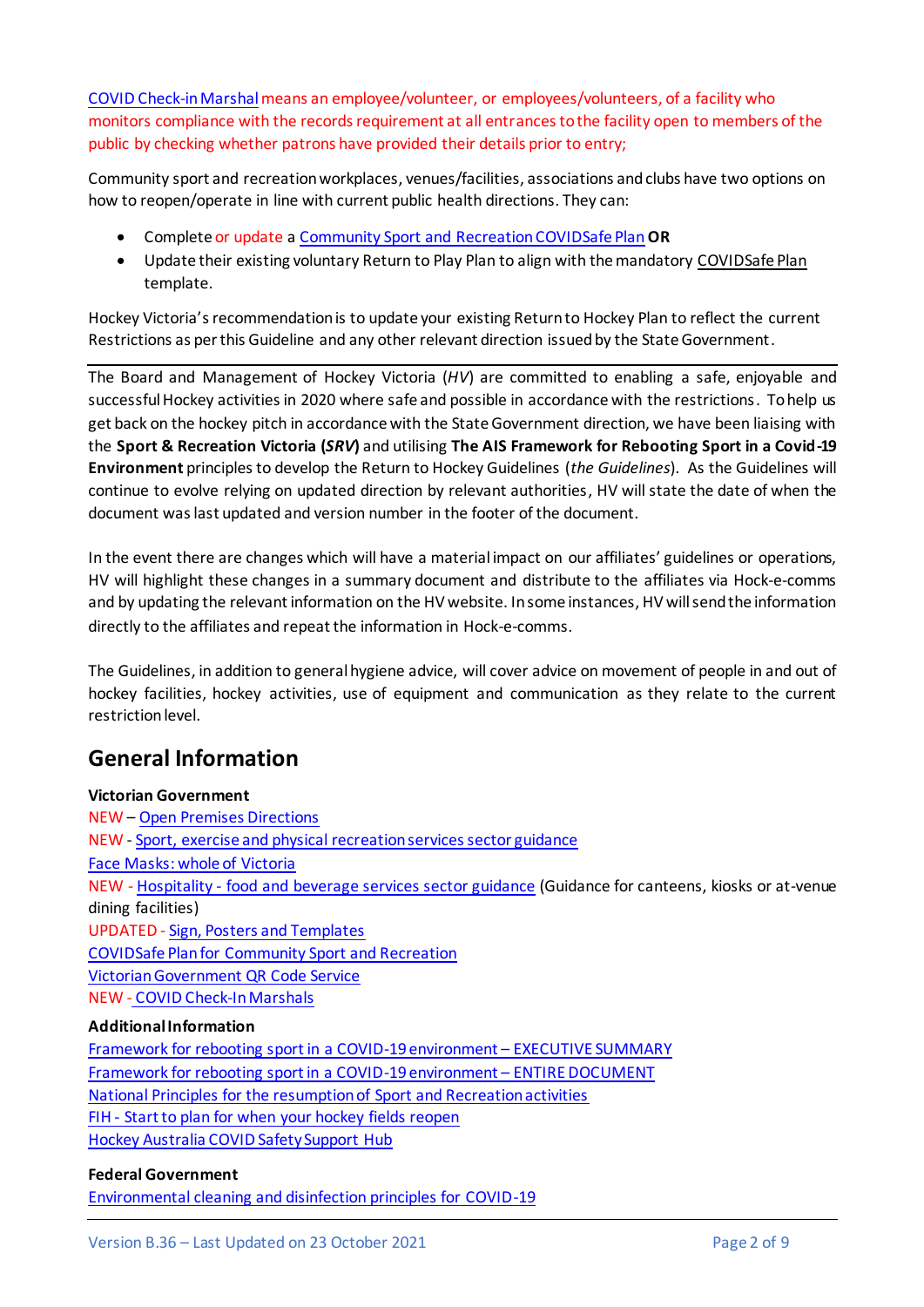In preparing the **Return to Hockey Guidelines,** the safety and protection of the health of individuals and communities has been the primary focus and will remain the focus while the risk of COVID-19 transmission remains.

#### **COVID-19 Symptoms**

The Coronavirus can affect individuals in different ways, most infected people will develop mild to moderate symptoms of the virus which may include

- Fever
- Dry Cough
- Tiredness
- Flu like Aches & Pains

Some people may experience the following symptoms

- Nasal Congestion
- Sore Throat
- Runny Nose
- Diarrhea

If you are experiencing any of the above symptoms or have been in contact with someone who has tested positive to COVID-19 or has the above symptoms within the last 14 days, please **do not present at a Hockey venue** and follow appropriate quarantine and testing requirements.

If you have any symptoms, you must put on a face mask when you go outdoors (i.e. to get a vaccine or get tested). This will help prevent spreading the infection to others. Avoid using public transport, taxi or rideshare services.

If you have symptoms and are advised by a doctor or healthcare worker, you should return home immediately after the test. There is a risk that you could have coronavirus (COVID-19) and could spread the virus to other people. You must remain in self-quarantine at home until you find out your test result.

For more information, read the [factsheet for suspected cases](https://www.dhhs.vic.gov.au/novel-coronavirus-suspected-case-what-you-need-know) of coronavirus.

COVID-19dedicated hotline – open 24 hours, 7 days- **1800 675 398.**

Please keep Triple Zero (000) for emergencies only.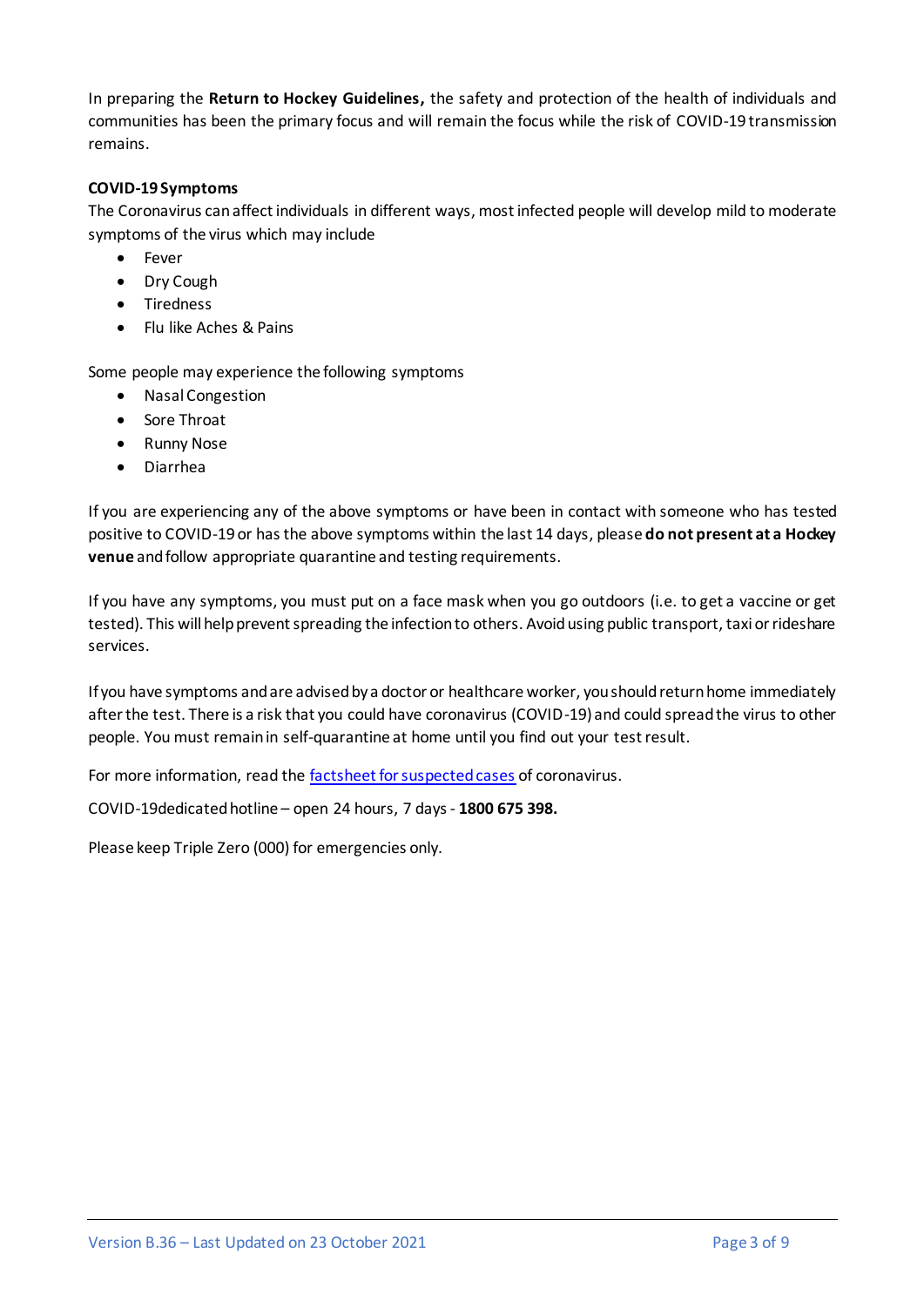# **HV Return to Hockey Guidelines under the Open Premises Direction**

#### **Communication of HV Return to Hockey Guidelines**

The Return to Hockey Guidelines will be emailed directly to HV Affiliate Presidents and Secretaries in the first instance and after every subsequent change to the document. A link to the plans will be placed on the HV Website and notification posted on social media sites with regular updates to ensure members are reading most recent versions.

All HV affiliates returning to hockey activities for the first time under these guidelines, irrespective of the document version, are required to provide a written statement to HV [\(admin@hockeyvictoria.org.au\)](mailto:admin@hockeyvictoria.org.au) prior to re-commencing hockey activities confirming they have:

- Read and understood the Return to Hockey Guidelines
- Formulated or amended their own individual plan based on the HV Return to Hockey Guidelines
- Received approval from their Facility Owner (i.e. council, school, university) to return to the facility and conduct hockey activities under the current restriction level.

Once your Club/Association hassent the confirmation to HV as per the above, we ask you to regularly update your plans based on the most recent version of the HV Return to Hockey Guidelines.

There is no requirement to notify HV every time your Plans are updated to reflect the most recent set of directions from the Government authorities.

It is hugely important that all Hockey Victoria affiliates and members follow all COVID-19 directions provided by the State Government and contained in this document. There is still a possible scenario where a rollback of tighter restrictions is implemented. In case that this scenario occurs, the communication protocol described above will be utilised to inform the hockey community.

#### **Participants, coaches, support staff, parents and guardians are strongly advised to not attend any hockey activities if they are feeling unwell.**

#### **HOCKEY ACTIVITIES (Regional Victoria)**

- Full contact Hockey training is allowed in small groups (not more than 20 people plus a coach or the minimum number of support staff reasonably required to manage the activity).
- General spectators are permitted in groups of up to 20 people, socially distanced and subject to all other public gathering directions.
- Hockey pitch can be divided into maximum two zones which can host 20 participants + coach/support staff per zone. Groups of 20 must not mix with each other and should remain constant, with participants and coaches strictly avoiding swapping between groups. It is advised to establish a "zone" for your group to train within, ensure the zone is clearly marked, which will allow other groups to avoid any unnecessary contact. Ideally, please leave a 5m space between the zones. It is important to review all protocols relating to social distancing and movement of people in and out of the facility to avoid unnecessary risk of congregation during all periods before, during and after training.
- HV recommends that, when possible, at least 15-minute gaps are scheduled in between training sessions to allow adequate time for commonly used areas to be wiped with disinfectant (i.e. player benches/dugouts, gates, etc).
- No high fives, handshakes or spitting.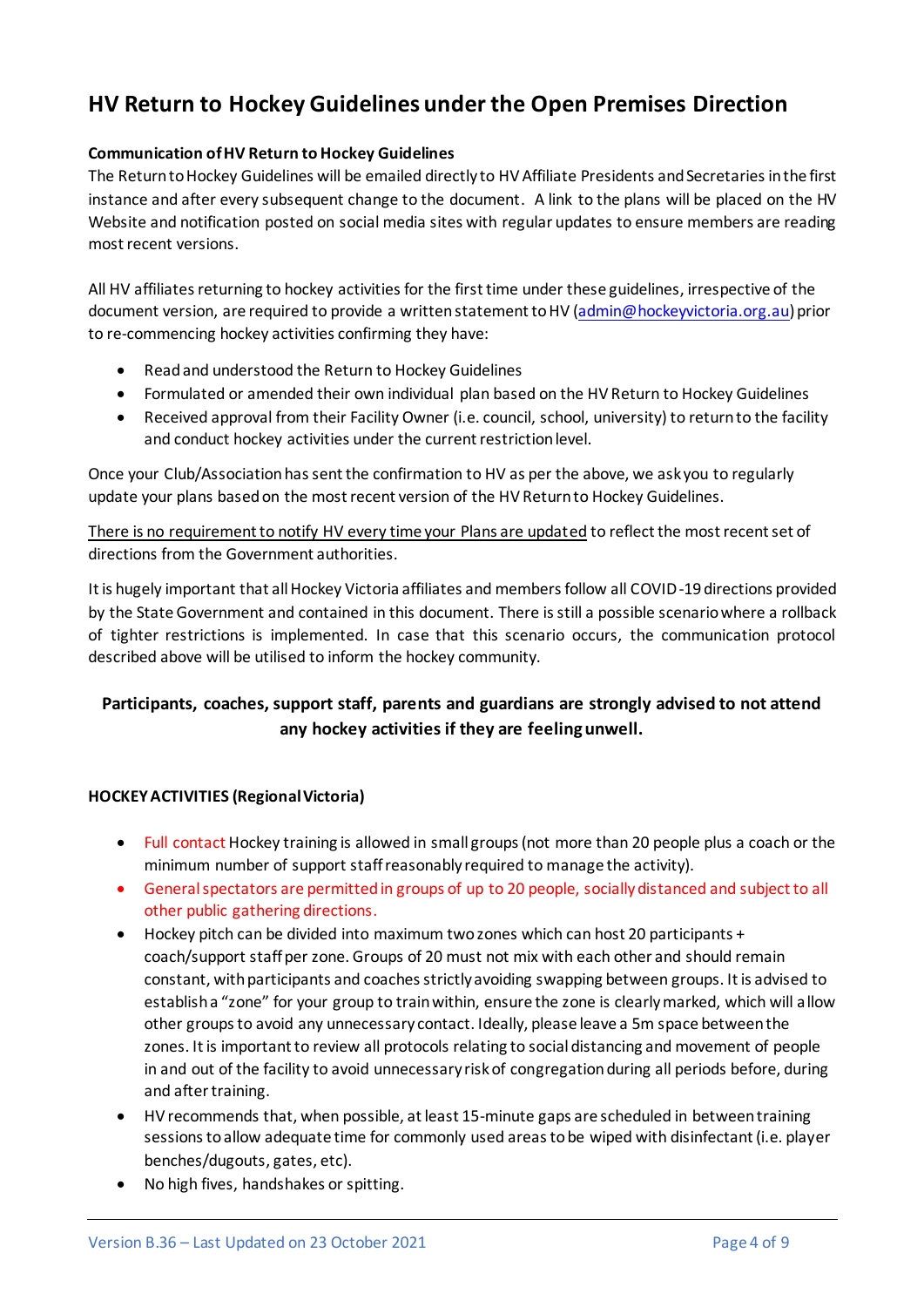- Shared equipment to be cleaned between users.
- Coaches to reiterate social distancing rules at the start of each session and while off the pitch, and consider the following:
	- o Wherever possible, training drills should be designed with social distancing measures in place.
	- o Avoid standing around close to other participants during or in between drills' (e.g. when waiting at a cone).
	- o Consider the position of drink/break stations and entry/exit points to the pitch.
	- o Once the session concludes, participants should leave the facility immediately.

To minimise unnecessary contact to reduce the risk of infection the AIS Framework recommends the following approach to training

## **'get in, train, get out'**

#### **HOCKEY ACTIVITIES (Metropolitan Melbourne)**

- Full contact Hockey training is allowed in small groups (not more than 20 people plus a coach or the minimum number of support staff reasonably required to manage the activity).
- General spectators are not permitted. Note: only those persons required to facilitate the activity at the physical recreational facility are permitted to attend, which may include teachers, instructors, trainers, coaches, and umpires, as well as carers, parents and guardians attending to support participation of a child or person with disability (1 parent/carer per dependant). For example, a person accompanying their child or a person supporting a disabled person (child or an adult) can attend training.
- Hockey pitch can be divided into maximum two zones which can host 20 participants + coach/support staff per zone. Groups of 20 must not mix with each other and should remain constant, with participants and coaches strictly avoiding swapping between groups. It is advised to establish a "zone" for your group to train within, ensure the zone is clearly marked, which will allow other groups to avoid any unnecessary contact. Ideally, please leave a 5m space between the zones. It is important to review all protocols relating to social distancing and movement of people in and out of the facility to avoid unnecessary risk of congregation during all periods before, during and after training.
- HV recommends that, when possible, at least 15-minute gaps are scheduled in between training sessions to allow adequate time for commonly used areas to be wiped with disinfectant (i.e. player benches/dugouts, gates, etc).
- No high fives, handshakes or spitting.
- Shared equipment to be cleaned between users.
- Coaches to reiterate social distancing rules at the start of each session and while off the pitch, and consider the following:
	- o Wherever possible, training drills should be designed with social distancing measures in place.
	- o Avoid standing around close to other participants during or in between drills' (e.g. when waiting at a cone).
	- o Consider the position of drink/break stations and entry/exit points to the pitch.
	- o Once the session concludes, participants should leave the facility immediately.

To minimise unnecessary contact to reduce the risk of infection the AIS Framework recommends the following approach to training

## **'get in, train, get out'**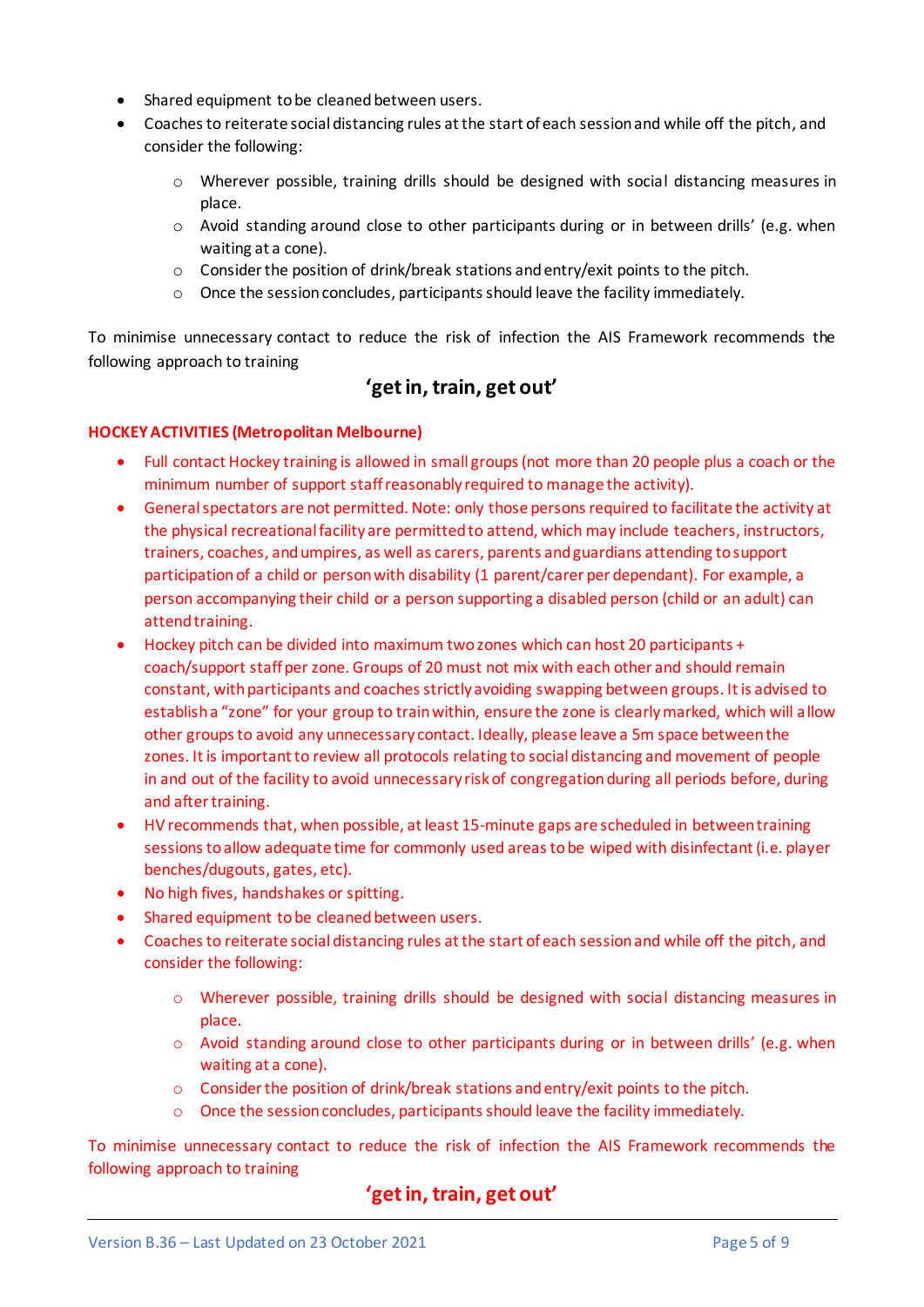#### **Facility**

For the FIH guidance on how to prepare your pitch for activities, please se[e this link.](http://fih.ch/news/covid-19-fih-issues-guidance-to-ensure-playing-fields-are-ready-when-restrictions-end/)

Due to major differences in regards to venue operations, HV strongly recommends that affiliates seek facility related guidelines from their facility owners (i.e. councils, schools, universities) before implementing any of the below:

- Only toilets allowed to be open and are subject to density quotient of 1 person per 4sqm.
- Canteens, kiosks or at-venue dining facilities can open and are subject to the information and compliance requirements o[n this State Government page.](https://www.coronavirus.vic.gov.au/hospitality-food-and-beverage-services-sector-guidance)
- Use signage to advise the maximum number of people allowed in each enclosed space, use floor markings to promote physical distancing and increase cleaning as appropriate.
- Hockey Victoria discourage any food sharing.

Hockey Victoria suggests that when considering opening up canteens to also keep in mind other measures to assist with minimising unnecessary risk of congregation. For example, clear signage on the number of people allowed indoors, provision of disinfectant, floor marking of 1.5m at the canteen counter, etc.

#### **COVIDSafe PRINCIPLES**

#### **1. Ensure Physical Distancing**

#### **You must ensure participants, volunteers and organisers are 1.5 metres apart as much as possible.**

This can be done by:

- Modifying sporting activities to ensure participants remain 1.5 metres apart where possible except when engaging in physical activity permitted under the Chief Health Officer directions (e.g. contact sport where permitted).
- Displaying signs to show patron limits at the entrance of enclosed areas where limits apply (where use of indoor areas are permitted under the restrictions).
- Clearly communicating any specific details that are relevant to participants, volunteers and organisers.
- Ensuring you abide by the relevant density quotient.
- Limiting the total number of patrons in an allowed enclosed area.
- Avoiding carpooling where possible.

You may also consider:

- Minimising the build-up of people waiting to enter and exit the venue/facility.
- Using floor markings to provide minimum physical distancing guides.
- Reinforcing the importance of not attending activities or events if unwell.

You must apply the density quotient (where applicable) to configure shared activity areas and publicly accessible spaces to ensure that youare complying with any density quotient; any group size limits and other restrictions applicable to the type of facility being used. Requirements can be found on above on this page.

#### **2. Wear a face mask**

- You must ensure all participants, volunteers and organisers entering the venue/facility wear a face mask as per public health advice.
- Updated public health advice on masks is available at[: https://www.dhhs.vic.gov.au/face-masks](https://www.dhhs.vic.gov.au/face-masks-vic-covid-19)[vic-covid-19](https://www.dhhs.vic.gov.au/face-masks-vic-covid-19)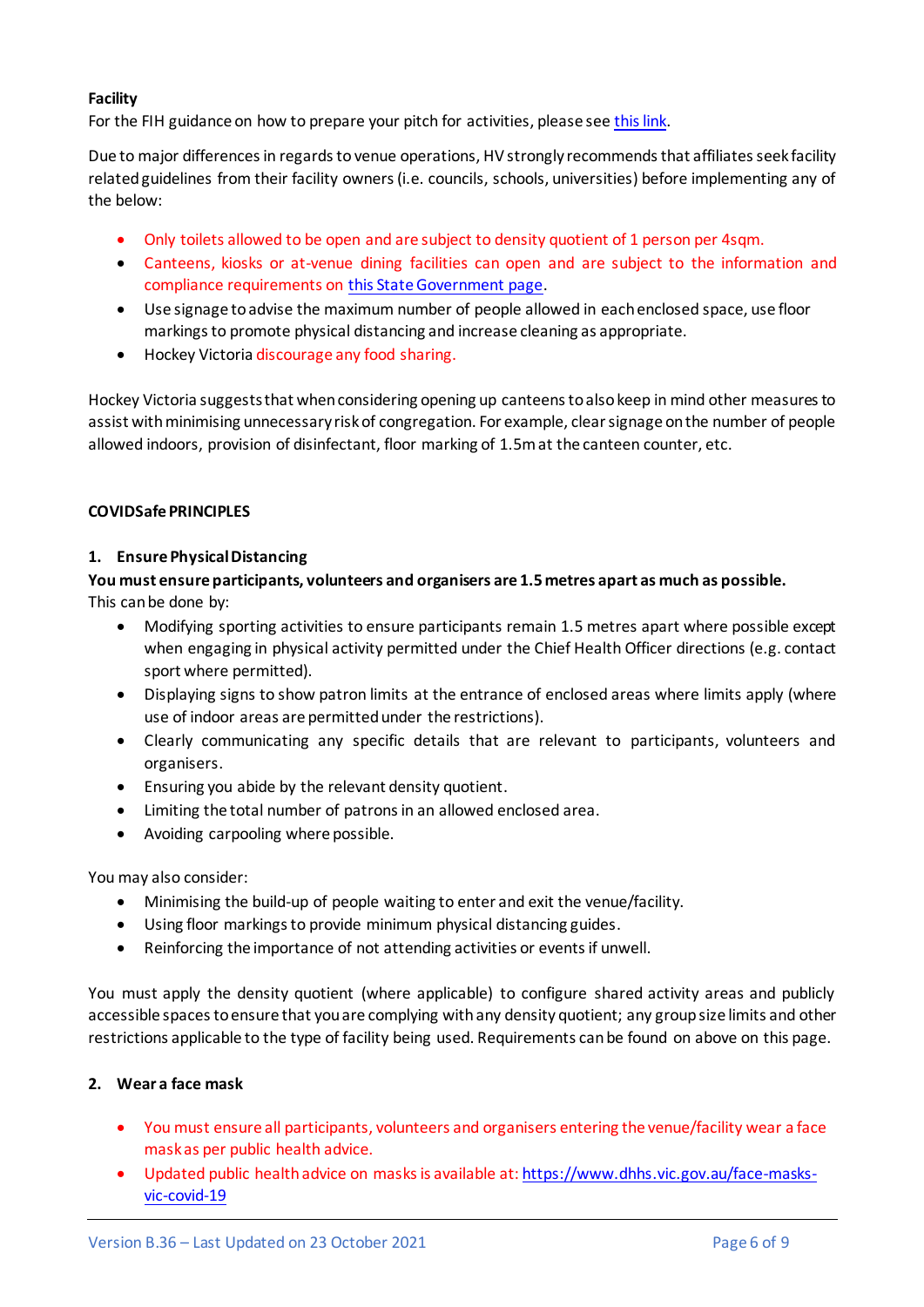- You should install screens or barriers in the venue/facility for additional protection where relevant.
- You should provide training, instruction and guidance on how to correctly fit, use and dispose of masks and PPE (where relevant).
- Masks must be worn at all times except when out of breath or puffing from strenuous exercise or unless a lawful exception applies. These include:
	- o Persons who are deaf or hard of hearing, where the ability to see the mouth is essential for communication.
	- o Persons for whom wearing a face mask would create a risk to that person's health and safety related to their work, as determined through OH&S guidelines.
	- $\circ$  Persons whose professions require clear enunciation or visibility of their mouth. This includes teaching or live broadcasting.
	- o Professional sportspeople when training or competing.
	- o When you are doing any exercise or physical activity where you are out of breath or puffing. Examples include jogging or running, but not walking. You must carry a face mask on you and wear it when you finish exercising.

#### **3. Practice good hygiene**

**You must frequently and regularly clean and disinfect shared spaces, including high-touch communal items such as door knobs, hand-rails and shared equipment.**

#### **You must display a cleaning log in shared spaces.**

**Soap and hand sanitiser should be available for all participants, volunteers and organisers throughout the venue/facility and encourage regular handwashing.**

Consider the following:

- People should use own equipment where possible and minimise sharing of equipment. If equipment it shared, it should be cleaned and sterilised before and after each use.
- It is advisable to clean and disinfect hockey balls and cones/markers following use and prior to being used again for another session.
- Use cleaning products that are antiviral, meaning it can kill the virus, such as chlorine-based disinfectants or freshly made diluted bleach solution in accordance with Department of Health guidelines available on the link provided on page 3 of the document.
- Always follow the manufacturers guidelines for the correct mixture when working with chemicals.
- Wash equipment (such as balls, markers etc) in the cleaning mixture, leaving it on for at least ten minutes, before rinsing and drying.
- Personal hygiene
	- o Shower at home prior to training and wear clean clothing
	- o Shower at home after training and wash clothing to reduce transmission risks
	- o Wash your hands before and after training.
	- $\circ$  Take care to store your mouthguard appropriately when not in use and don't rinse it in public if possible; don't share sticks, clothing, towels etc
	- o Bring your full water bottle to training with your name clearly visible on the bottle. Participants must not share water bottles. Water fountains may be available at your venue; however, usage is discouraged unless essential.
	- o Use hand sanitiser when entering the pitch and as required during your training session.
- A full venue clean should be carried out on a weekly basis, with spot cleaning using sanitiser to be undertaken in line with small group training session timings e.g. after each session, the following will be sanitised:
	- o Handrails
	- o Sign in tables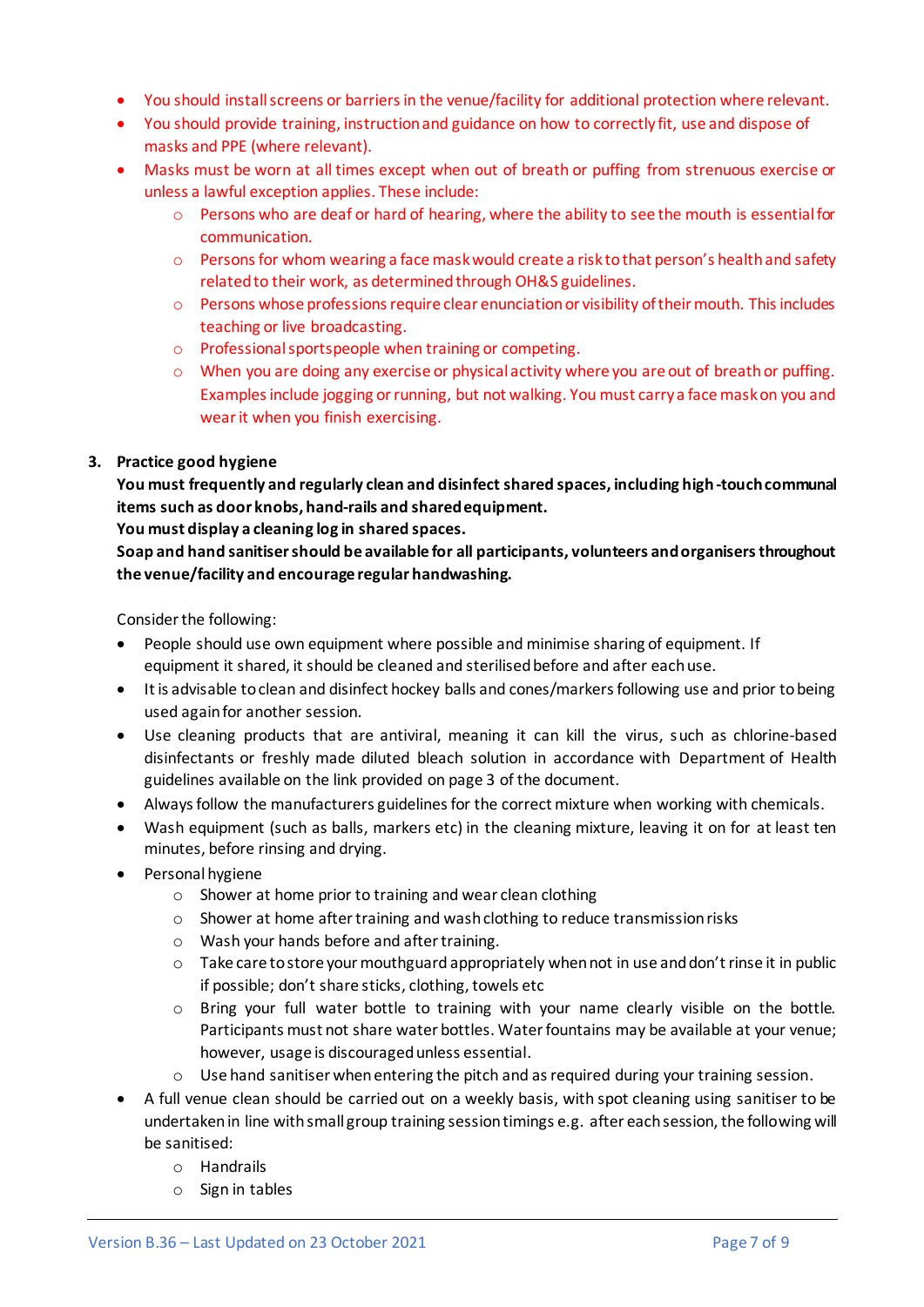- $\circ$  Toilet facilities including doors, benches, hand dryers, paper towel bins emptied
- o Rubbish bins will be placed outside of toilet facilities to encourage patrons to open doors with hand towels then dispose of on exit
- o Paper towel, soap, and hand sanitiser levels to be monitored regularly

#### **4. Keep records and act quickly if participants, volunteers or organisers become unwell. You must support participants, volunteers and organisers to get tested and stay home even if they only have mild symptoms.**

**You must keep electronic records of all people who enter the venue/facility for contact tracing. You must develop a plan to manage any outbreaks.**

Outdoor and Indoor physical recreation and community sport facilities must use the free Victorian Government QR Service from 28 May 2021.

If an outbreak of COVID-19 does occur among the Hockey Community, HV and its affiliates must fully cooperate with the relevant local authorities. You must have a plan to manage any outbreaks. Should an outbreak occur, we must be ready to act quickly following instructions which may include restriction of activity, quarantine of teams and close contacts for a specified period.

If a member of your Club or Association tests positive for COVID-19, this should immediately be reported to a Club Committee member who will report it to the relevant authority who will advise of actions to be taken. Once the authorities have been contacted, please make contact with HV to report the case at your earliest convenience [admin@hockeyvictoria.org.au](mailto:admin@hockeyvictoria.org.au)

Consider the following actions:

- Establish a process for notifying participants, volunteers and organisers and close contacts about a positive case in the venue/facility.
- Establish a cleaning process in the event of a positive case.
- Establish a process and responsibility for notifying DHHS, WorkSafe and your health and safety representative/authorised officer, if applicable.
- Establish a process for confirming a participant, volunteer or organiser (with a suspected or confirmed case) does not have coronavirus (COVID-19)before returning to physical venue/facility
- Establish a process for notifying WorkSafe that the venue/facility is reopening
- Establish a process to collect records from participants, volunteers, parents/carers or organisers in attendance for activities/events (including cleaners, delivery drivers), including areas of the venue/facility accessed during each visit.
- Review processes to maintain up-to-date contact details for all participants, volunteers or organisers
- Provide information on protocols for collecting and storing information, e.g. contactless registration systems, 'sign on' and 'sign off' via mobile phone.

#### **5. Avoid Interactions in enclosed spaces**

Reduce the amount of time participants, organisers, parents, carers and anyone in attendance for activity are spending in allowed enclosed spaces (e.g. entrances, toilets, etc). This could include:

- Moving as much activity outside as possible, including meetings, tearooms and locker rooms.
- Enhancing airflow by opening windows and doors.
- Optimising fresh air flow in air conditioning systems.